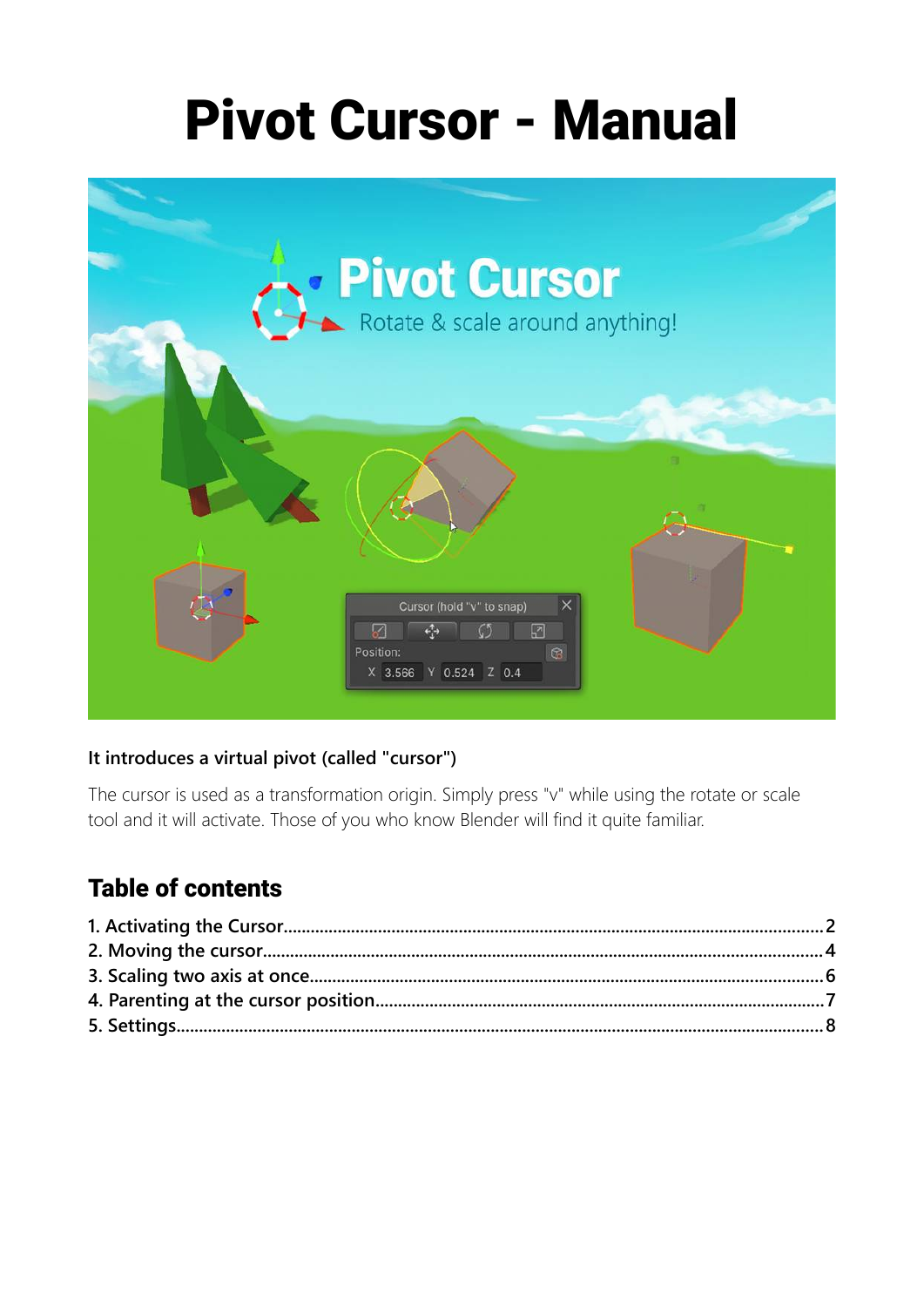## <span id="page-1-0"></span>1. Activating the Cursor

Very simple. Press the "v" key (like you do for snapping) while using the Move, Rotate or Scale tool OR press "u" anytime.

Hint: All keys can be changed or disabled in the settings.

You will find it in the tools section of the SceneView too.



And you can activate it via **Tools > Cursor Tool > Activate** (though you won't see much until you select an object).



Once activated you will see the cursor as a white and red colored circle.



Press and HOLD  $\mu$ <sup>"</sup> and move the mouse to snap the cursor to a new position.

Hint: Check the settings to customize the snapping behaviour.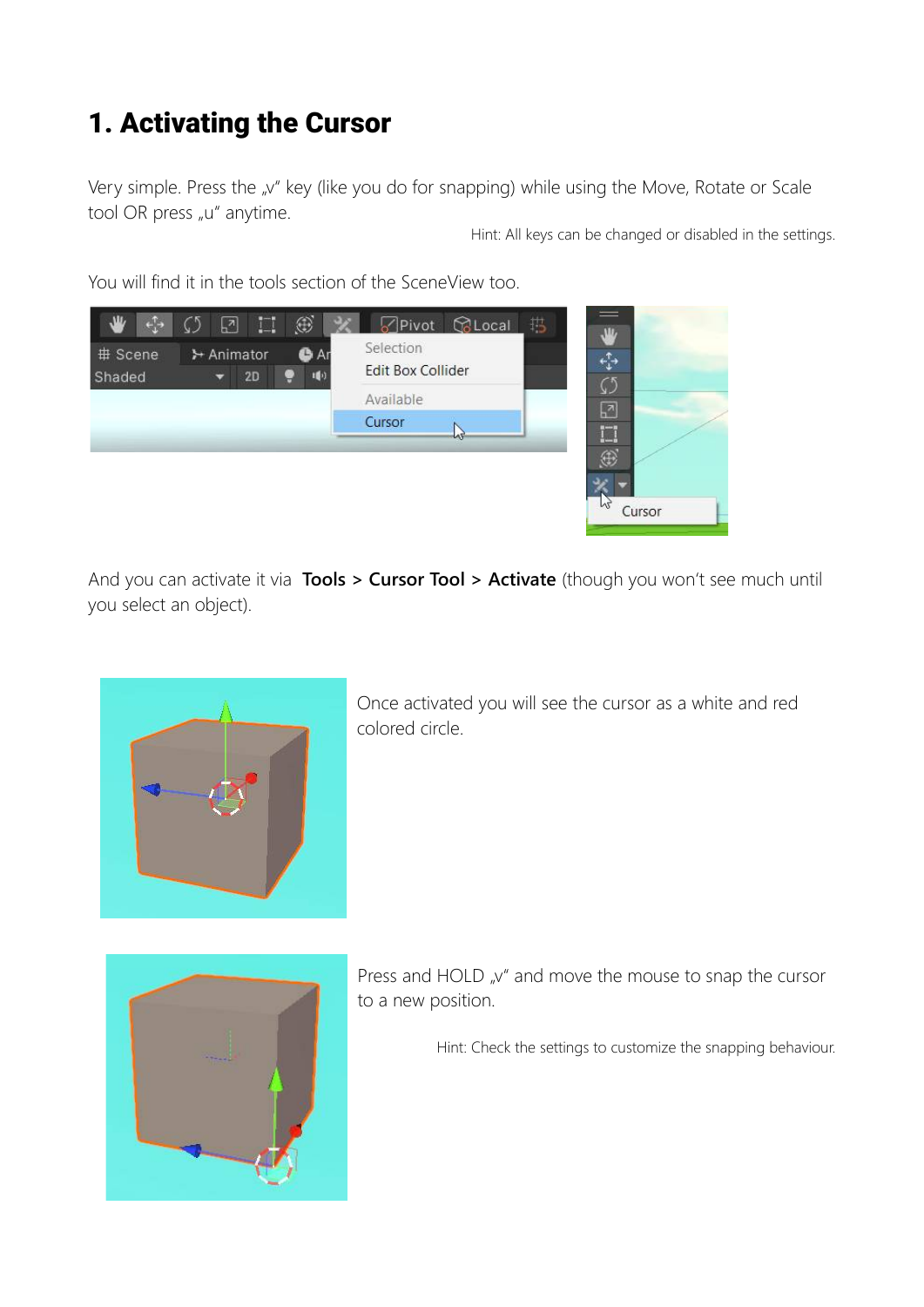

Once the tool is active you can use the default shortcuts to switch between tools. Default Keys:

 $_{n}q''$  = cursor (more on that later)

- $w'' =$  move
- $^{\prime\prime}$  = rotate
- $\int r'' = \text{scale}$

 $Esc'' = exit$  the tool and return to the default tools

All keys for shortcuts adhere to the settings you have made in the Unity ShortcutManager. However you can modify them in the settings too.



The cursor window will show which tool is active at the moment. It also provides some buttons and an input for the current transform.

The original pivot is always shown for reference (the dotted lines). You can snap the cursor onto it too.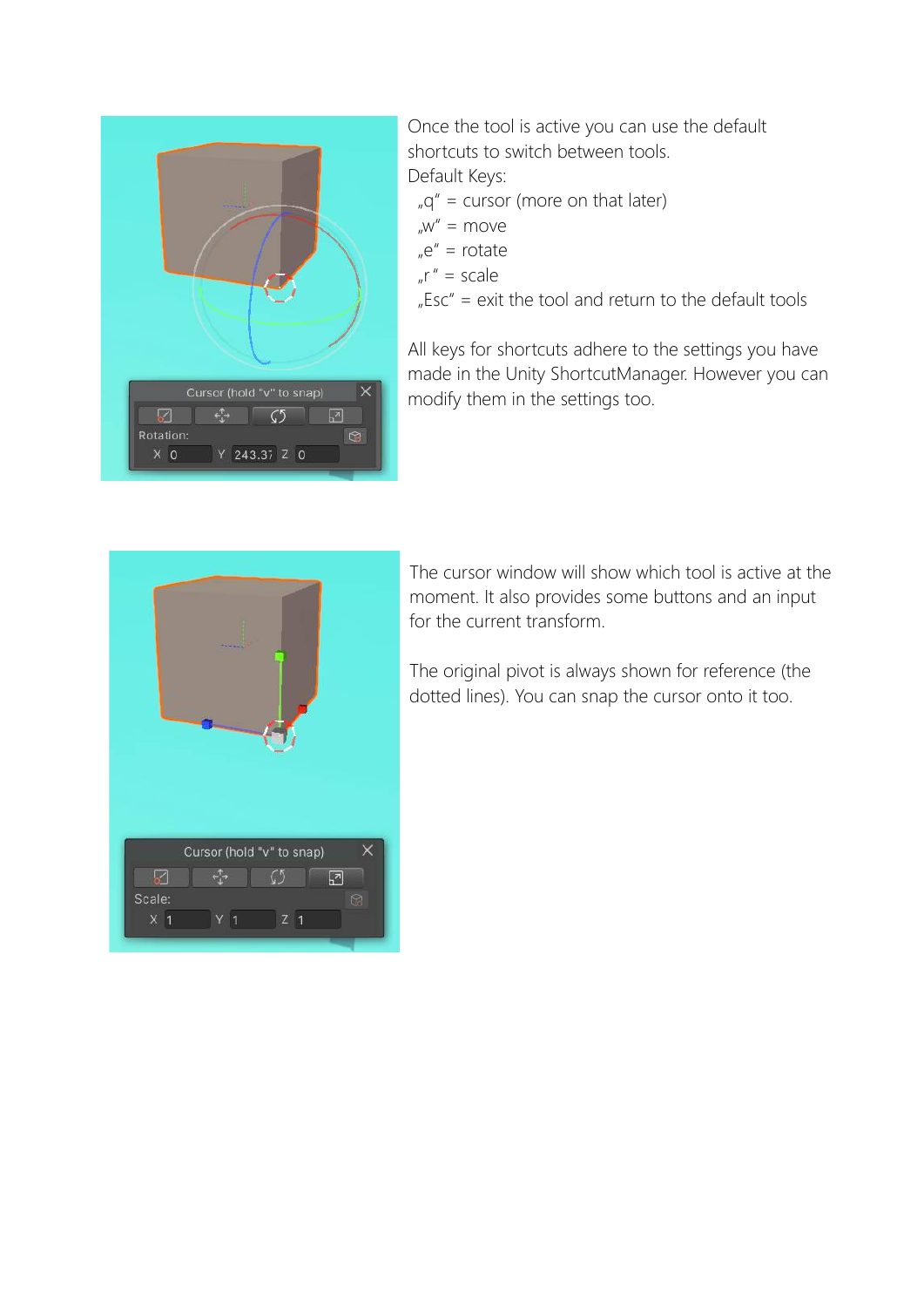## <span id="page-3-0"></span>2. Moving the cursor

As you already learned the cursor can be snapped to any vertex by holding the snap key (usually "v"). Remember: you can snap on any point, not just vertices of the selected object.



Sometimes there are no vertices or maybe you simply want to use an arbitrary point. To control the cursor position directly press  $_n q^n$ .



You will notice the cursors color has changed.

If you move it it will not change the object position but only the cursor position.

Once you are done press "Esc" to return to your previous tool or use "w", "e" or "r" to return to a specific tool.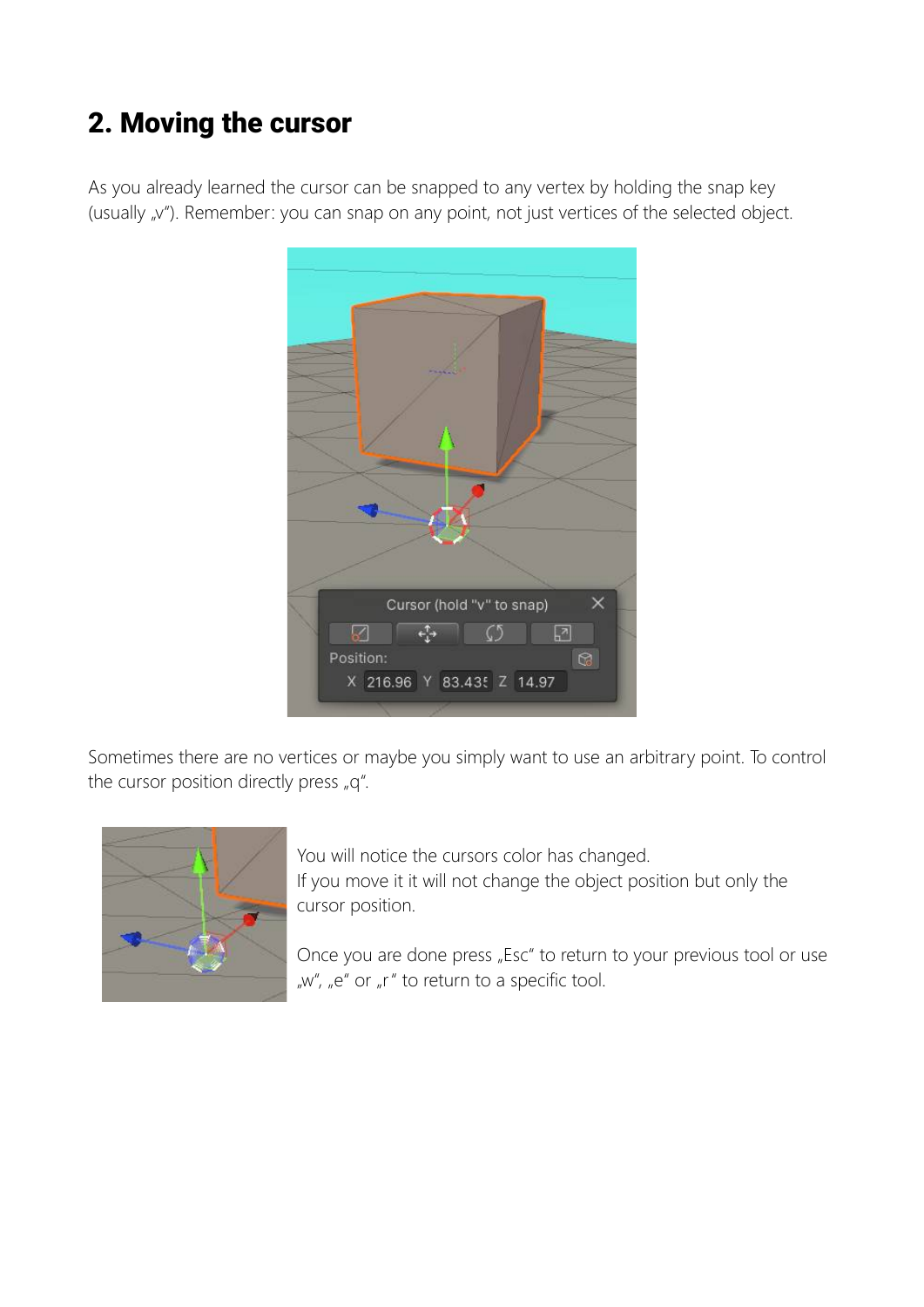

Using a custom cursors will allow to do transformations independently of any mesh or vertex.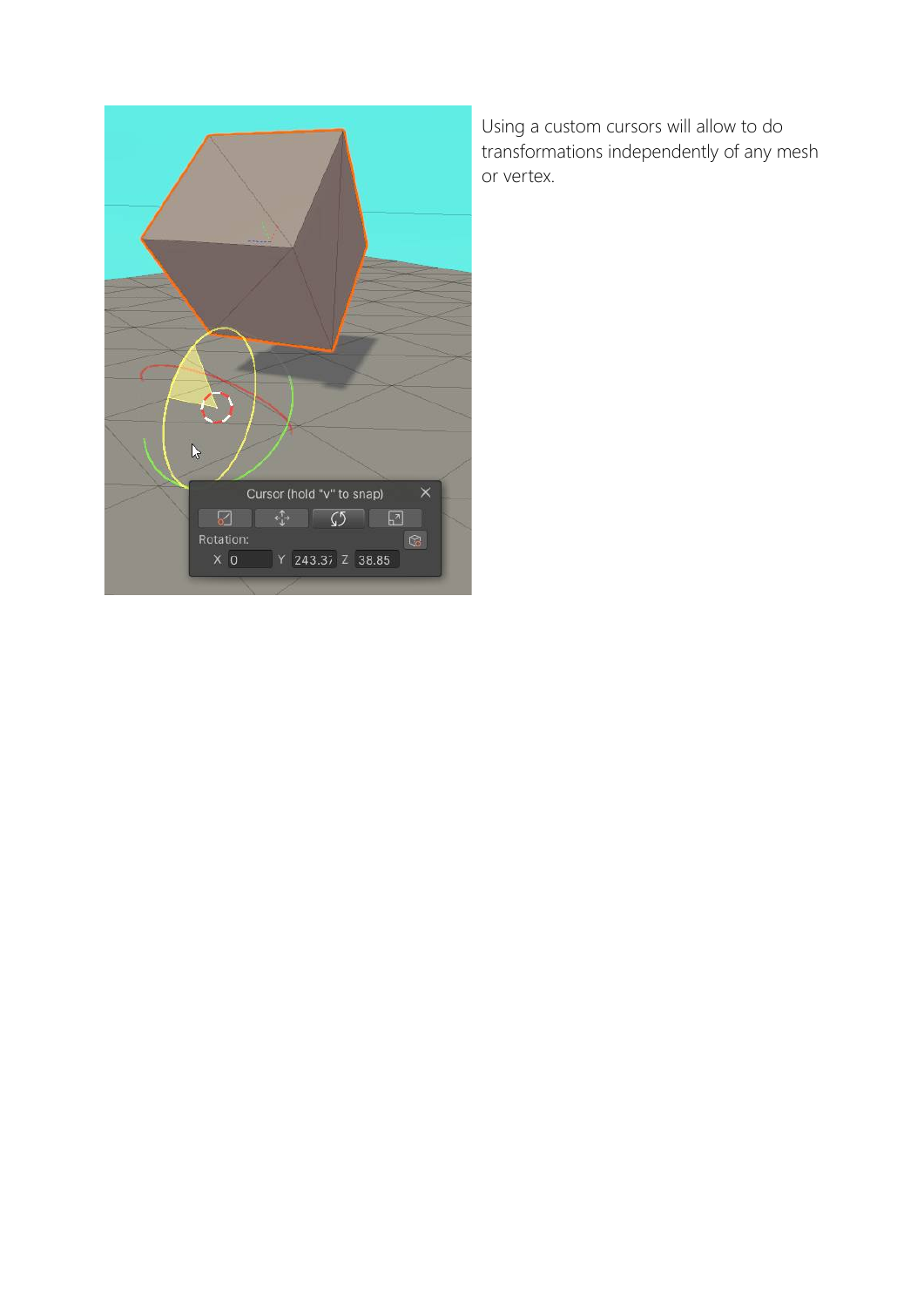#### <span id="page-5-0"></span>3. Scaling two axis at once

Hold the left "SHIFT" key while dragging one axis. This will make the other two perpendicular axis scale simultaneously.

Hint: You can change the key to press in the settings.

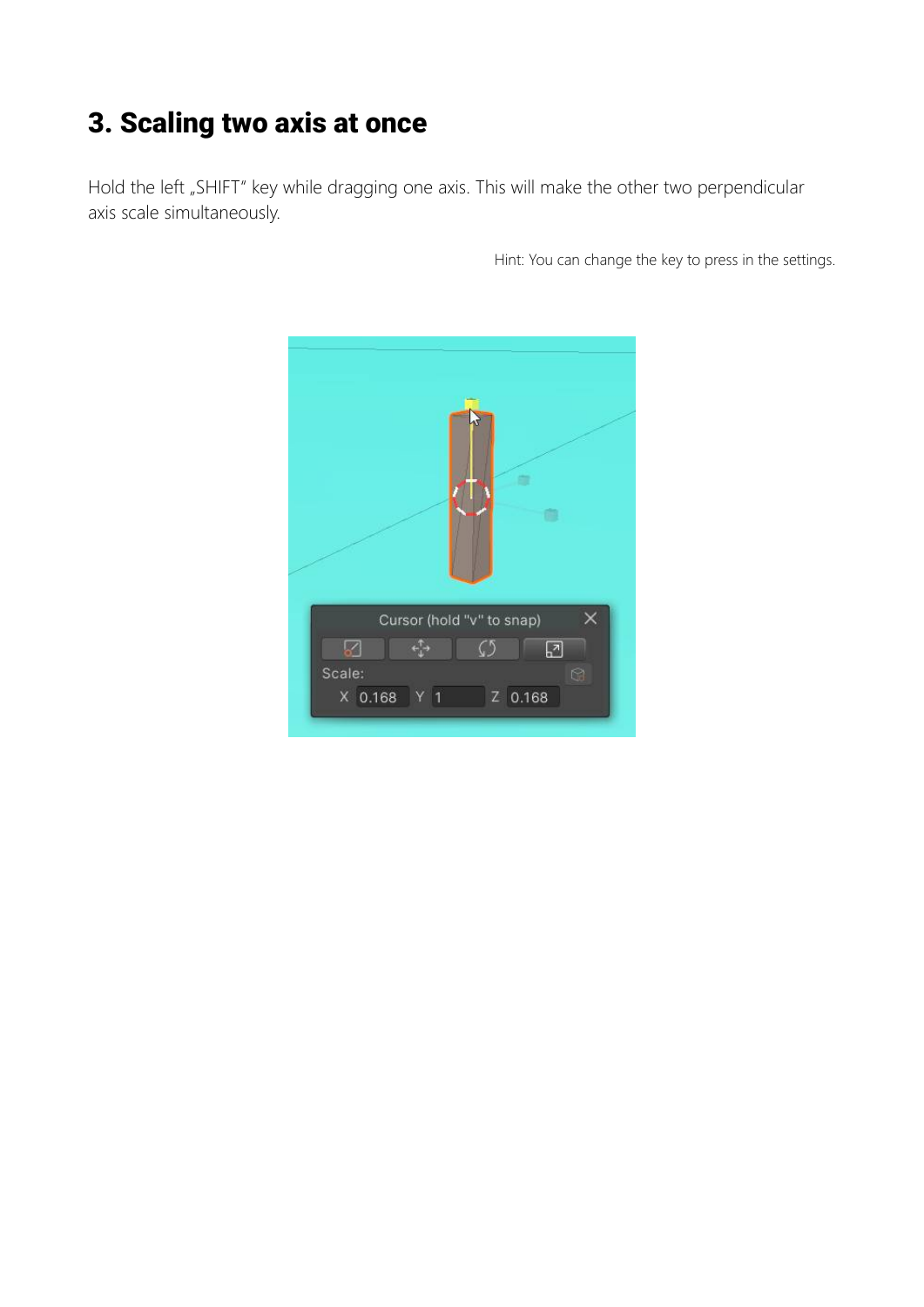#### <span id="page-6-0"></span>4. Parenting at the cursor position

In the settings you can enable the "Parenting buttons".



They will then be shown in the cursor window.



First select multiple objects. Then position the cursor and hit the "Create parent" button.



- **DemoScene\***  $\bigcirc$  Main Main Camera **Directional Light**  $\bigcirc$  Sky **Trunk** 
	- *<u>Oleaves</u>*

A parent object will be created with the children placed in it and a pivot at the cursor position.